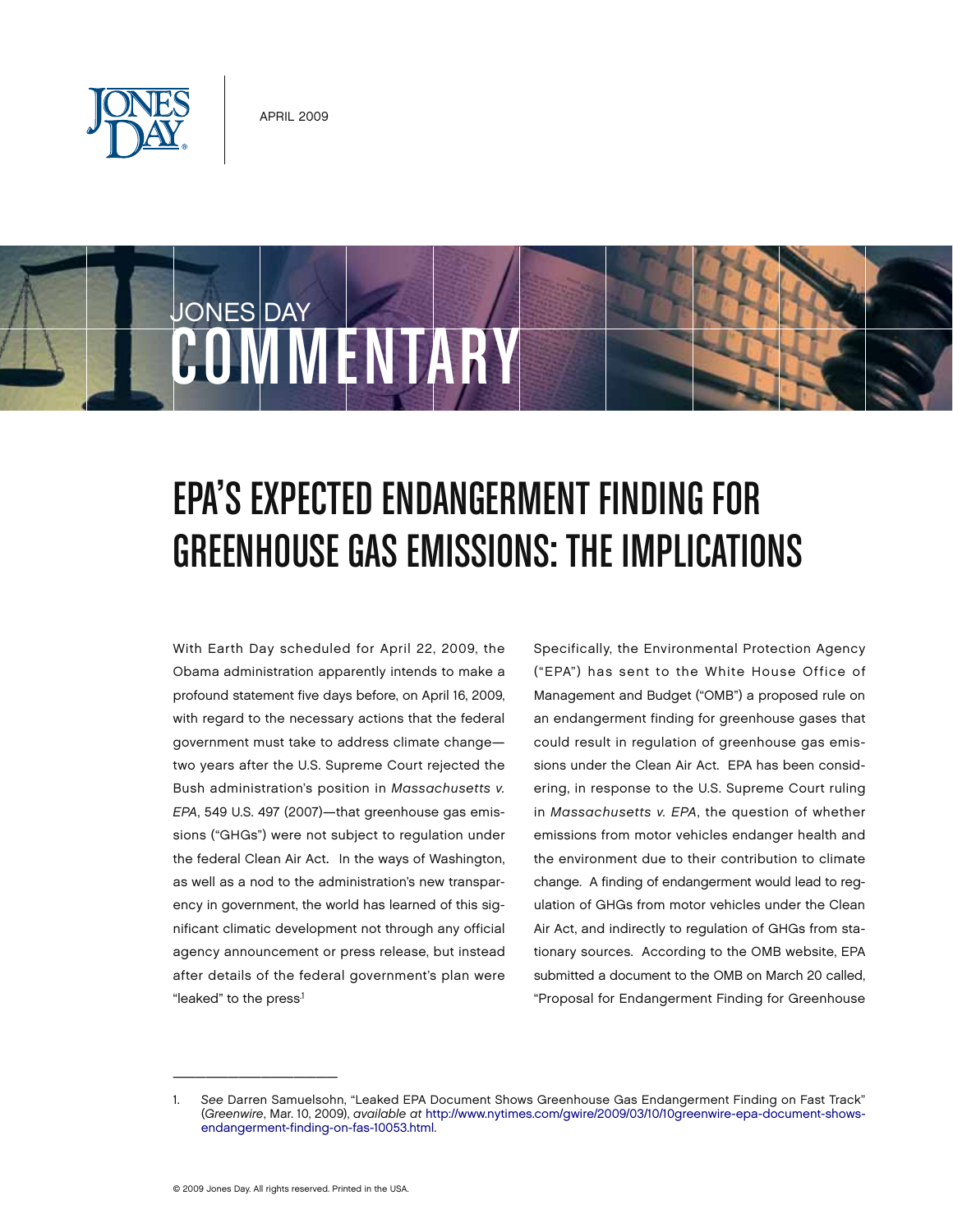Gases Under the Clean Air Act." Thus, the EPA, to some, appears to have reached the end of what seems like a long front walk that began more than 10 years ago with the petition to regulate GHGs under section 202 of the Clean Air Act.

## **MASSACHUSETTS v. EPA**

In *Massachusetts v. EPA*, 549 U.S. 497 (2007), the U.S. Supreme Court held that greenhouse gases are "air pollutants" within the meaning of the Clean Air Act, and that the Act gives EPA authority to regulate them. In addition, the Court held that EPA could not refuse to exercise this authority by citing policy considerations not enumerated in the statute or by referring generally to the scientific uncertainty remaining with respect to climate change.

The case arose under Title II of the Act, sections 202-250, 42 U.S.C. §§ 7521-7590, which establishes a regulatory framework for controlling pollution from motor vehicles and other mobile sources. The International Center for Technology Assessment Petition was submitted pursuant to section 202(a)(1), 42 U.S.C. § 7521(a)(1). That provision authorizes EPA to prescribe regulations establishing standards for "the emission of any air pollutant from any class or classes of new motor vehicles or new motor vehicle engines, which in [the EPA Administrator's] judgment cause, or contribute to, air pollution which may reasonably be anticipated to endanger public health or welfare." *Id*. If the Administrator makes an affirmative endangerment finding, he or she would then be required to regulate such emissions, but the Act confers significant discretion on the Agency in deciding how such regulations would be crafted and when they should take effect. *See* 42 U.S.C. § 7521(a)(2) (any potential regulation under section 202(a)(1) "shall take effect after such period as the Administrator finds necessary to permit the development and the requisite technology, giving appropriate consideration to the cost of compliance within such period"); *Massachusetts v. EPA*, 549 U.S. at 533 (recognizing that if EPA makes a positive "endangerment" finding under section 202, it "no doubt has significant latitude as to the manner, timing, content, and coordination of its regulations with those of other agencies").

The Court made two significant conclusions about EPA's obligations on remand. First, it held that EPA must regulate greenhouse gases from motor vehicles if the agency finds that they may reasonably be anticipated to endanger public health or

welfare. ("If EPA makes a finding of endangerment, the Clean Air Act requires the agency to regulate emissions of the deleterious pollutant from new motor vehicles." *Massachusetts v. EPA*, 549 U.S. at 533.) Second, to avoid regulating greenhouse gases, EPA must make one of two findings. Either the agency must find that greenhouse gases may not reasonably be anticipated to endanger public health or welfare, or it must conclude that there is not enough information to make a decision on endangerment. ("EPA can avoid taking further action only if it determines that greenhouse gases do not contribute to climate change or if it provides some reasonable explanation as to why it cannot or will not exercise its discretion to determine whether they do . . . . If the scientific uncertainty is so profound that it precludes EPA from making a reasoned judgment as to whether greenhouse gases contribute to global warming, EPA must say so . . . . The statutory question is whether sufficient information exists to make an endangerment finding." *Id.* at 533-34.) As then Georgetown University Law Professor Lisa Heinzerling (now the Chief Climate Change Advisor to EPA Administrator Lisa Jackson) explained at a hearing before the Select Committee on Energy Independence and Global Warming, "the Court's decision in *Massachusetts v. EPA* thus directed EPA to follow the scientific evidence on climate change wherever it leads and to regulate greenhouse gas emissions from motor vehicles if that scientific evidence shows endangerment." *Hearing on Massachusetts v. EPA Part II: Implications of the Supreme Court Decision Before the H. Select Comm. on Energy Independence and Global Warming*, (Mar. 13, 2008) (statement of Lisa Heinzerling, Professor of Law, Georgetown University Law Center), *available at* [http://globalwarming.house.gov/tools/](http://globalwarming.house.gov/tools/assets/files/0426.pdf) [assets/files/0426.pdf.](http://globalwarming.house.gov/tools/assets/files/0426.pdf)

Indeed, according to Heinzerling's March 13, 2008, testimony, former EPA Administrator Stephen Johnson effectively concluded that evidence showed an endangerment in February 2008, when he issued the formal explanation of his previously announced decision to deny California a waiver for its program regulating GHGs from motor vehicles. That decision, according to Professor Heinzerling, contains a long discussion of the possible effect of greenhouse gases on climate and the effect of climate change on public health and welfare. *See* California State Motor Vehicle Pollution Control Standards; Notice of Decision Denying a Waiver of Clean Air Act Preemption for California's 2009 and Subsequent Model Year Greenhouse Gas Emission Standards for New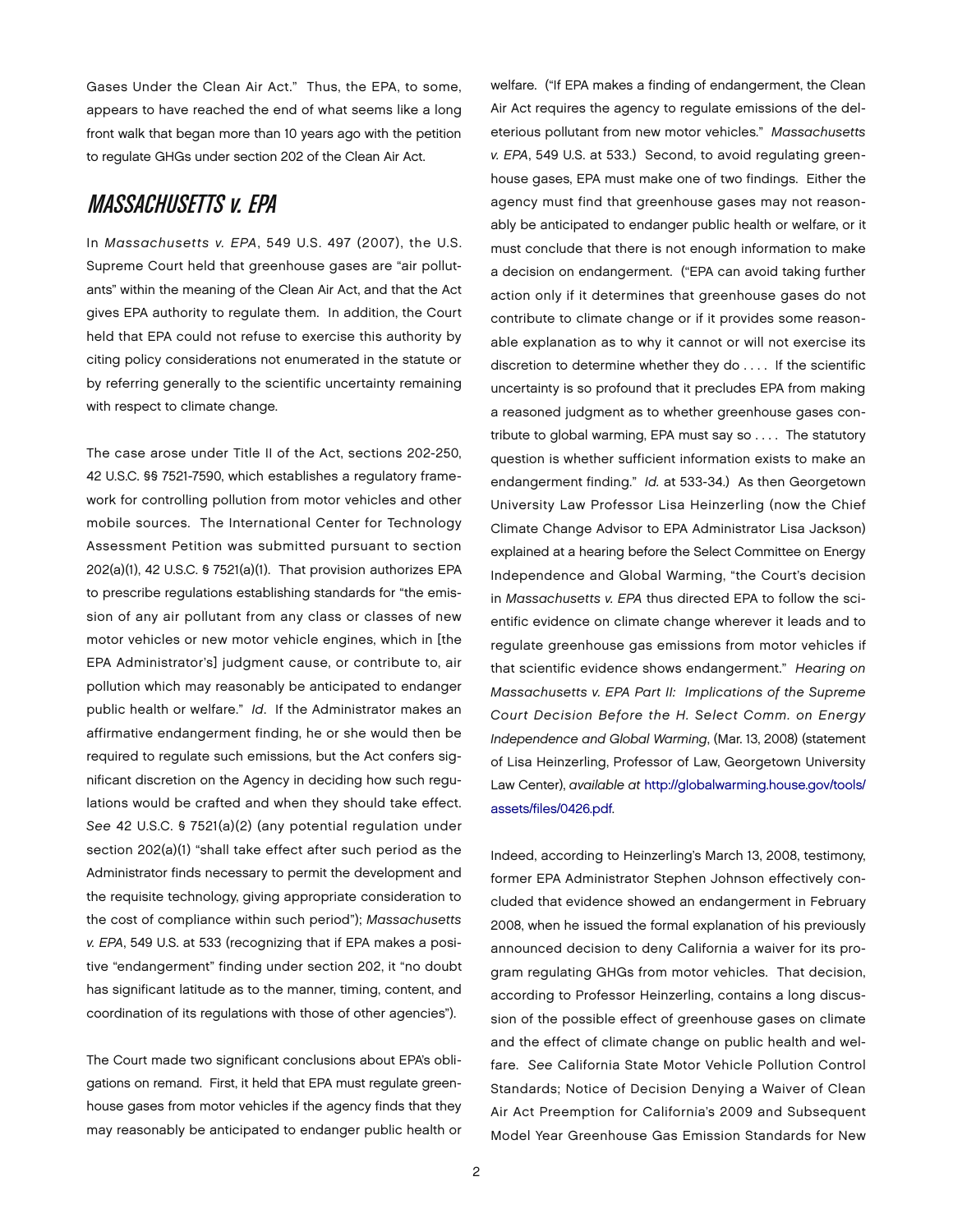Motor Vehicles, 73 Fed. Reg. 12, 156 (Mar. 6, 2008). Thus, it seems that the EPA under President Obama has unequivocally reached the same conclusion that outgoing EPA Administrator Johnson implicitly did. Whether EPA's scientific conclusions on the endangerment are irrefutable remains to be seen. In any event, one thing seems reasonably certain: Those findings will not go unchallenged by a number of interested stakeholders.

## THE REGULATORY AND OTHER IMPLICATIONS OF THE ENDANGERMENT FINDING

While the near-term implications of EPA's planned endangerment finding are limited, the longer term ones may not be. In the near term, the announcement will not simultaneously propose any specific GHG standards. Instead, it will trigger a 60-day public comment period that will be announced in the Federal Register. Given the at-times heated public debate about climate change over the past decade, as indicated by the comments submitted in connection with EPA's July 11, 2008, Advance Notice of Public Rulemaking seeking comment on a large number of issues concerning regulation of GHGs under the Clean Air Act, one can reasonably assume that there will be a substantial number of comments submitted to the agency by organizations on both sides of the debate.

The longer term implications may be more substantial given the structure of the Clean Air Act. The Clean Air Act directs the EPA Administrator to regulate numerous sources of air pollution once he or she has found that an air pollutant emitted by them may reasonably be anticipated to endanger public health or welfare. In *Massachusetts v. EPA*, the Supreme Court explicitly held that regulation of motor vehicles under section 202 of the Clean Air Act must follow once the EPA Administrator makes such an endangerment finding. 549 U.S. at 533. The same is true for many other sources of air pollution.

Section 111(b)(1)(A) of the Clean Air Act, for example, provides that the EPA Administrator "shall" include on a list a category of stationary sources "if in his judgment it causes, or contributes significantly to, air pollution which may reasonably be anticipated to endanger public health or welfare." 42 U.S.C. § 7411(b)(1)(A). Section 111(b)(1)(B) requires the Administrator to regulate new sources included on this list. 42 U.S.C.

§ 7411(b)(1)(B). Section 111(d) requires the Administrator, acting in concert with the States, to regulate existing sources included on this list. 42 U.S.C. § 7411(d).

In addition, section 231(a)(2)(A) provides that the Administrator "shall" issue proposed standards for "the emission of any air pollutant from any class or classes of aircraft engines which in his judgment causes, or contributes to, air pollution which may reasonably be anticipated to endanger public health or welfare." 42 U.S.C. § 7571(a)(2)(A). Currently pending before EPA are two petitions asking EPA to regulate GHGs from aircraft. (California filed one petition, which is available at [http://cdn.sfgate.com/gate/pictures/2007/12/05/](http://cdn.sfgate.com/gate/pictures/2007/12/05/ga_aircraftpet6.pdf) [ga\\_aircraftpet6.pdf.](http://cdn.sfgate.com/gate/pictures/2007/12/05/ga_aircraftpet6.pdf) Environmental groups filed another, available at [http://cdn.sfgate.com/gate/pictures/2007/12/05/](http://cdn.sfgate.com/gate/pictures/2007/12/05/ga_aircraftghgpet.pdf) [ga\\_aircraftghgpet.pdf.\)](http://cdn.sfgate.com/gate/pictures/2007/12/05/ga_aircraftghgpet.pdf) Provisions regarding the regulation of fuels (42 U.S.C. § 7545(c)(1)(A)) and nonroad engines (42 U.S.C. § 7547(a)(4)) provide somewhat more discretion to the Administrator because they state that he "may" rather than "shall" regulate after a finding of endangerment. But the Administrator will need to take into account his finding of endangerment in explaining his course of action under these provisions. A petition to regulate greenhouse gases from nonroad engines is pending with EPA. (The petition is available at [http://ag.ca.gov/cms\\_pdfs/press/N1474\\_Petition.pdf.\)](http://ag.ca.gov/cms_pdfs/press/N1474_Petition.pdf)

These petitioners (and those in other contexts) will certainly seize upon the expected endangerment finding by EPA in the hopes of spurring EPA to make similar endangerment findings for other provisions of the Clean Air Act.

Finally, as a number of commenters have already suggested, the expected endangerment finding will be used as leverage by the Obama administration as it gets ready for international negotiations in December 2009 in Copenhagen. It will presumably allow the administration to show the United States' unequivocal commitment to addressing climate change at the time that it seeks to persuade China, and other countries, of the need to do the same—without the necessity of having a comprehensive federal cap-and-trade piece of legislation passed. Given early reaction to the American Clean Energy and Security Act of 2009, cosponsored by Reps. Henry Waxman (D. Calif.) and Ed Markey (D. Mass.), by Senator Durbin (D. Ill.) (and others) as to whether that proposal can ever become law, EPA's endangerment finding might be all the President has to use as leverage.